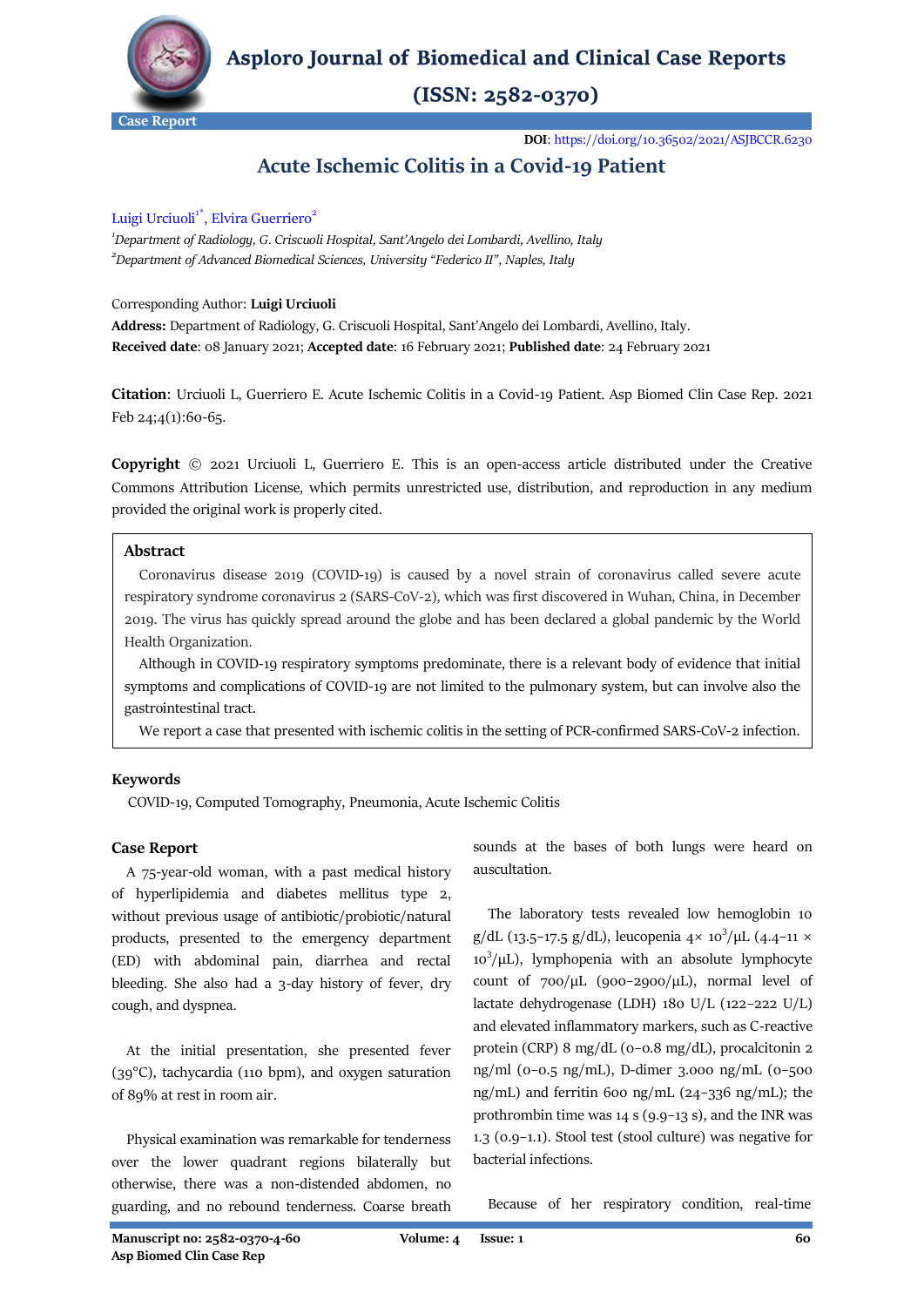### **Case Report**

reverse transcription polymerase chain reaction (RT-PCR) was performed on the patient's nasal swab sample and it was positive for SARS-CoV-2. An enhanced Computed Tomography (CT) was performed.

(GGOs) with superimposed interlobular thickening (crazy-paving pattern) with both peripheral and central distribution, especially located in the left upper lobe, in the middle lobe, and in lower lobes (**Fig-1a**, **Fig-1b** and **Fig-1c**). No pleural and pericardiac effusions were found.

Chest CT showed bilateral ground-glass opacities



#### **Fig-1:**

 *CT shows bilateral ground glass opacities with superimposed interlobular thickening (crazy paving pattern) with both peripheral and central distribution, especially located in left upper lobe (arrow in a), in middle lobe and in lower lobes (arrows in b, c).*



#### **Fig-2:**

 *CT shows a segmental colonic wall thickening, with low-density ring of submucosal edema between enhancing mucosa and serosa (target sign), involving the left colon, the cecum and the recto-sigmoid junction (thin arrows in a, b, c, d). A slight pericolonic inflammation is detected in the high rectum (thin arrow in d). There is free peritoneal fluid was in the right lateroconal space (arrow in a).*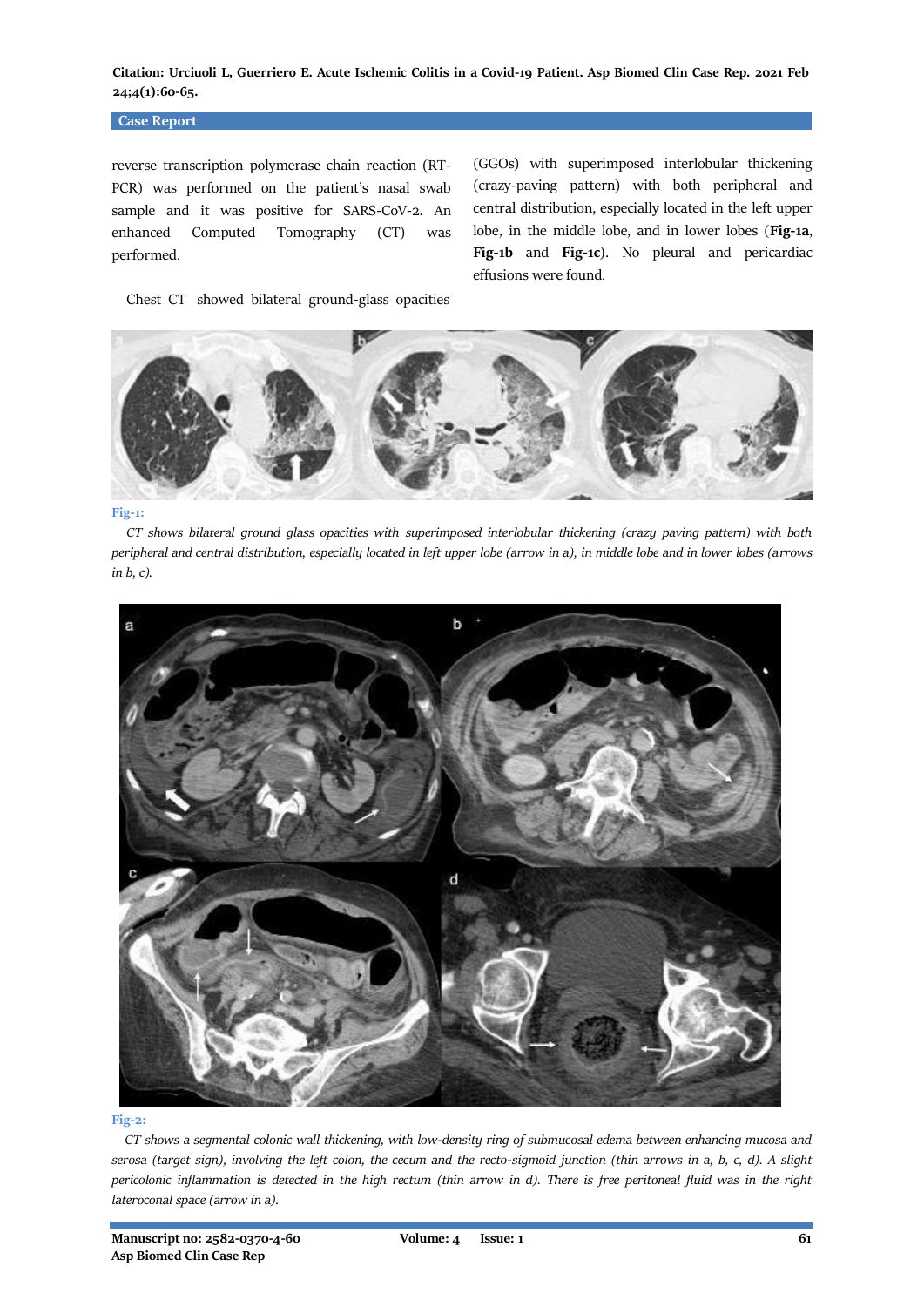### **Case Report**

 Abdominal scans showed a segmental colonic wall thickening, with a low-density ring of submucosal edema between enhancing mucosa and serosa (target sign), involving the splenic flexure, the left colon, the cecum the recto-sigmoid junction (**Fig-2a**, **Fig-2b**, **Fig-2c**, **Fig-2d** and **Fig-4**). A slight pericolonic inflammation was detected, especially in the high rectum (**Fig-2d**). The superior and inferior mesenteric

arteries were patent (**Fig-3a** and **Fig-3b**). Free peritoneal fluid was detected, especially in the right lateroconal space (**Fig-2a**, **Fig-3a**). Infarction of the spleen's inferior pole was also present (**Fig-4**). No other parenchymal infarctions or extraluminal gas or abnormalities in the small bowel were detected. The radiological findings were consistent with nonocclusive acute ischemic colitis.



#### **Fig-3:**

 *CT shows patency of the superior and inferior mesenteric arteries (thin arrows in a, b). There is free peritoneal fluid in the right lateroconal space (arrow in a).*



#### **Fig-4:**

 *CT shows infarction of the spleen's inferior pole (arrow). There is CT a colonic wall thickening, with low-density ring of submucosal edema between enhancing mucosa and serosa (target sign), involving the splenic flessure (thin arrow).*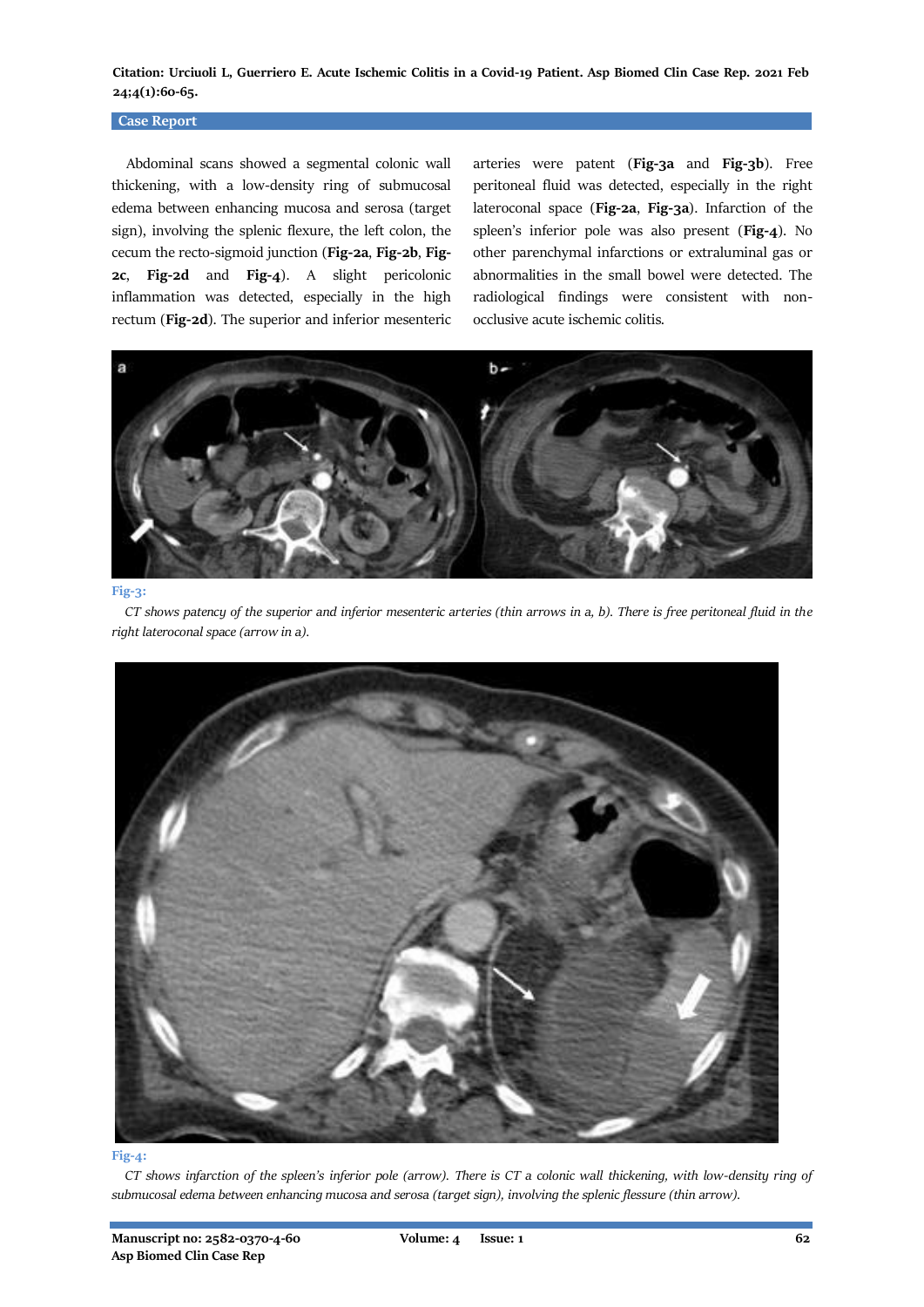### **Case Report**

 The patient was initially managed conservatively with bowel rest and intravenous fluids. Intravenous antibiotics and therapeutic Low-molecular-weight heparin (LMWH) anticoagulation were started. She died following cardiorespiratory deterioration due to COVID-19 pneumonia.

### **Discussion**

 Coronavirus disease 2019 (COVID-19) is caused by a novel strain of coronavirus called severe acute respiratory syndrome coronavirus 2 (SARS-CoV-2) [1,2].

 COVID-19 has a wide range of clinical presentations, with symptoms ranging from asymptomatic to rapid multiple organ dysfunction syndromes, and has a high mortality.

 Although in COVID-19 respiratory symptoms predominate, there is a relevant body of evidence that initial symptoms of COVID-19 are not limited to the pulmonary system. Gastrointestinal symptoms such as abdominal pain, nausea, vomiting, non-bloody diarrhea, and transaminitis have been identified as part of the disease spectrum. Some case series have noted that 3% to 10% of COVID-19 patients initially present with isolated gastrointestinal symptoms [3,4].

 SARS-CoV-2 has been linked to the development of coagulopathy and thromboembolic complications in severe COVID-19 patients. Both arterial and venous thrombosis can occur with COVID-19. Arterial thrombosis reported so far include stroke, acute limb ischemia, acute coronary syndrome, and rarely ischemic colitis [5-7].

 The exact pathological mechanism leading to the complication of acute ischemic colitis in COVID-19 is not well understood at present.

 SARs-CoV-2 has a great affinity for the membrane receptors of the angiotensin-converting enzyme 2 (ACE-2) present in type-II alveolar cells of the lung (AT2), the enterocytes of the ileum and colon, and the cholangiocytes and B-cells of the pancreas.

Given that the intestine is the largest immune organ

and expresses abundant ACE-2 receptors for SARS-CoV-2, it is not at all surprising that a severe inflammatory response occurs with damage to the mucosa and necrosis of the intestinal wall [8].

 Furthermore, the systemic inflammatory response and sepsis are associated with thrombotic phenomena and disseminated intravascular coagulation, characterized by the massive presence of fibrin deposits, a marked elevation of D-dimer levels, and moderately low platelet counts.

 It remains still unclear if these coagulation disorders are directly induced by SARS-CoV-2 or are secondary to the systemic inflammatory response [9,10].

 Ischemic colitis, although the most common ischemic pathology of the GastroIntestinal (GI) tract, is relatively rare. It can be classified as non-occlusive (most common) or occlusive. Given the patent vasculature, non-occlusive ischemic colitis is favored, which is most commonly due to a low flow state resulting in transient ischemia, often due to other medical conditions such as heart disease, hypotensive episodes, surgery, myocardial infarction, arrhythmia, vasculitis, and thrombophilia. Some common but less specific symptoms include painless diarrhea, nausea, or vomiting.

 On physical examination, varying degree of tenderness is elicited over the affected region, depending on the extent of colonocyte damage; even signs of peritonitis, Systemic Inflammatory Response Syndrome (sepsis, tachypnea, and tachycardia) may be evident, along with augmenting laboratory findings, such as leukocytosis, metabolic acidosis, elevation of lactate. Computed tomography and endoscopic finding are crucial for a prompt diagnosis [11,12].

 To date, this vascular disorder of the GI tract has been poorly described in the setting of COVID-19 infection.

 Chan et al [13] were the first to report a case of SARS-CoV-2 infection causing ischemic colitis with high D-dimer levels and inflammatory markers, together with clinical and radiographic findings of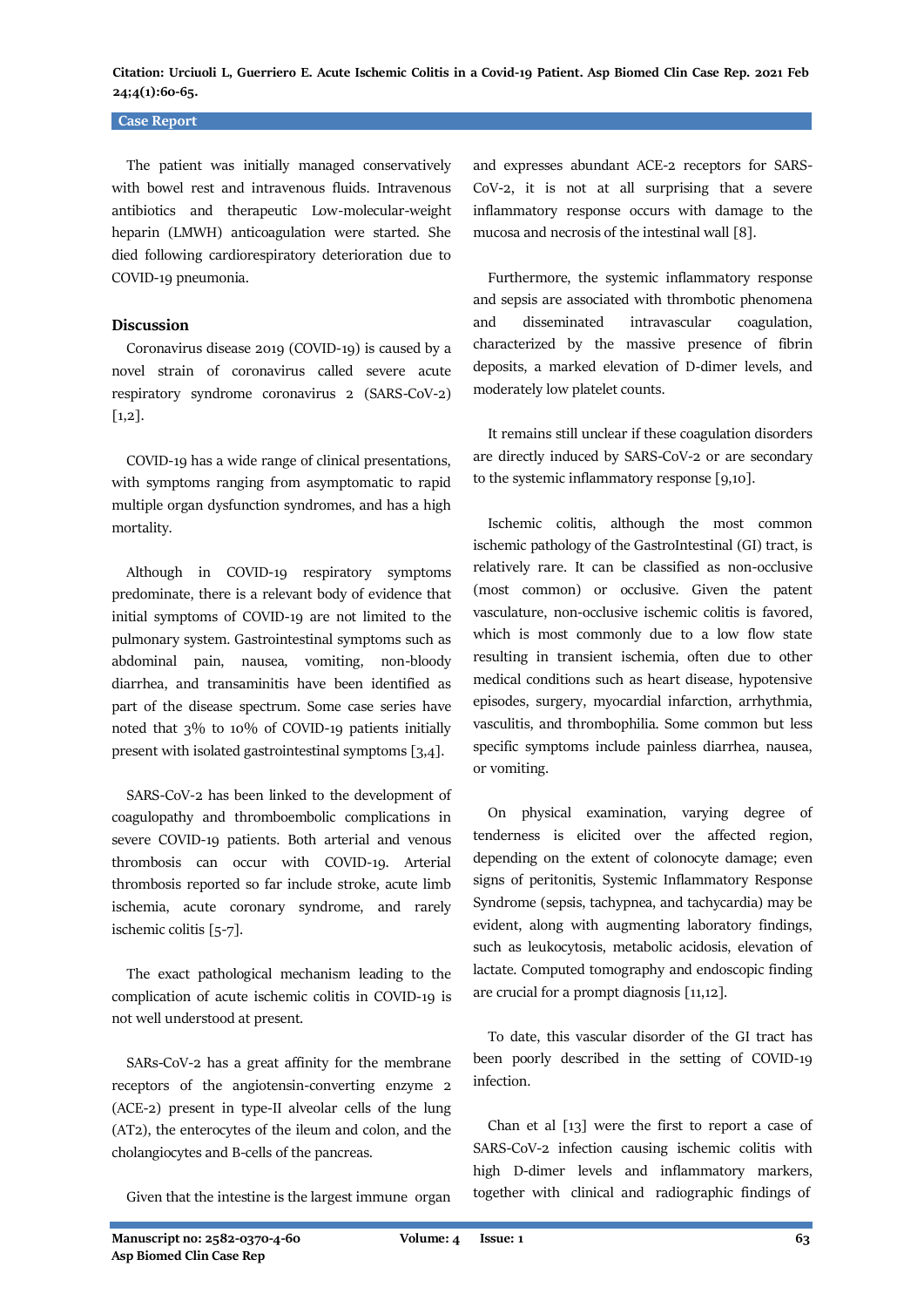### **Case Report**

### ischemic colitis.

 Similarly, Paul et al. [14] reported a case of severe COVID-19 pneumonia, developing ischemic colitis.

 Almeida et al. [15] described the cases of three males that presented with respiratory distress and colonic ischemia.

 Lazaro et al. [16] reported a case of a 53-year-old man with a medical history of type 2 diabetes, and hypercholesterolemia, with ischemic colitis as first manifestation of infection of COVID 19.

 Singh et al. [17] described a case of an 82-year-old female presenting with fever and cough and who was diagnosed with COVID-19 and subsequently developed abdominal distention, tenderness, and underwent emergent laparotomy and was found to have a gangrenous ascending colon and markedly distended colon from the cecum to rectosigmoid junction.

 Considering the above, our case confirms that we should be wary of the fact that COVID-19 patients can present with acute ischemic colitis.

 We report a case of coincident presentation of COVID-19 pneumonia, acute ischemic colitis and splenic infarction. Our CT findings were very suggestive for a severe form of Covid-19 pneumonia [18,19], while abdominal scans showed an unsuspected scenario: non-occlusive mesenteric ischemia involving the large bowel.

 The present case adds to the literature regarding the extrapulmonary complications of COVID-9 and underlines the need for further reports regarding under-recognized and life-threatening complications in this infection.

# **Author Contributions**

 L.U. and E.G. contributed equally to the design of the research, to the analysis and interpretation of the patient data, and to the writing of the manuscript.

### **Funding**

This research received no external funding.

### **Conflicts of Interest**

 All authors have read and approved the final version of the manuscript. The authors have no conflicts of interest to declare.

# **References**

[1] Zhu N, Zhang D, Wang W, Li X, Yang B, Song J, Zhao X, Huang B, Shi W, Lu R, Niu P, Zhan F, Ma X, Wang D, Xu W, Wu G, Gao GF, Tan W; China Novel Coronavirus Investigating and Research Team. A Novel Coronavirus from Patients with Pneumonia in China, 2019. N Engl J Med. 2020 Feb 20;382(8):727-33. [**PMID**[: 31978945\]](https://pubmed.ncbi.nlm.nih.gov/31978945/)

[2] Lu H, Stratton CW, Tang YW. Outbreak of pneumonia of unknown etiology in Wuhan, China: The mystery and the miracle. J Med Virol. 2020 Apr;92(4):401-402. [PMID[: 31950516\]](https://pubmed.ncbi.nlm.nih.gov/31950516/)

[3] Huang C, Wang Y, Li X, Ren L, Zhao J, Hu Y, Zhang L, Fan G, Xu J, Gu X, Cheng Z, Yu T, Xia J, Wei Y, Wu W, Xie X, Yin W, Li H, Liu M, Xiao Y, Gao H, Guo L, Xie J, Wang G, Jiang R, Gao Z, Jin Q, Wang J, Cao B. Clinical features of patients infected with 2019 novel coronavirus in Wuhan, China. Lancet. 2020 Feb 15;395(10223):497-506. Erratum in: Lancet. 2020 Jan 30. [**PMID**: [31986264\]](https://pubmed.ncbi.nlm.nih.gov/31986264/)

[4] Pan L, Mu M, Yang P, Sun Y, Wang R, Yan J, Li P, Hu B, Wang J, Hu C, Jin Y, Niu X, Ping R, Du Y, Li T, Xu G, Hu Q, Tu L. Clinical Characteristics of COVID-19 Patients With Digestive Symptoms in Hubei, China: A Descriptive, Cross-Sectional, Multicenter Study. Am J Gastroenterol. 2020 May;115(5):766-73. [**PMID**: [32287140\]](https://pubmed.ncbi.nlm.nih.gov/32287140/)

[5] Urciuoli L, Guerriero E, Musto L. ACUTE ISCHEMIC AND HEMORRHAGIC STROKE IN TWO COVID-19 PATIENTS. Jpn J Infect Dis. 2020 Oct 30. [**PMID**[: 33132298\]](https://pubmed.ncbi.nlm.nih.gov/33132298/)

[6] Kaur P, Qaqa F, Ramahi A, Shamoon Y, Singhal M, Shamoon F, Maroules M, Singh B. Acute upper limb ischemia in a patient with COVID-19. Hematol Oncol Stem Cell Ther. 2020 May 13:S1658-3876(20)30096- 100. [**PMID**[: 32405288\]](https://pubmed.ncbi.nlm.nih.gov/32405288/)

[7] Cheung S, Quiwa JC, Pillai A, Onwu C, Tharayil ZJ, Gupta R. Superior Mesenteric Artery Thrombosis and Acute Intestinal Ischemia as a Consequence of COVID-19 Infection. Am J Case Rep. 2020 Jul 29;21:e925753. [**PMID**[: 32724028\]](https://pubmed.ncbi.nlm.nih.gov/32724028/)

[8] Wang Q, Zhang Y, Wu L, Niu S, Song C, Zhang Z,